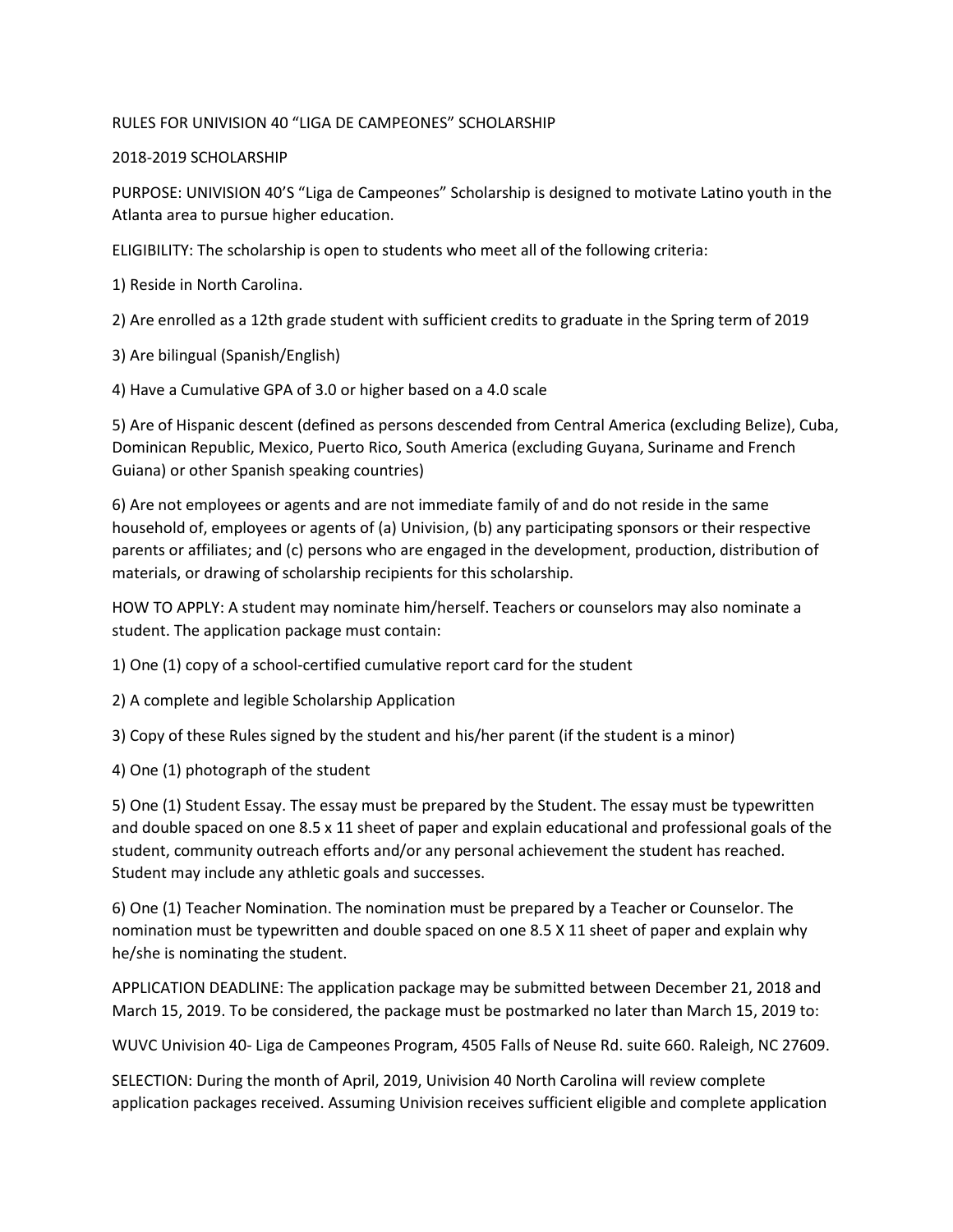packages, Univision and the scholarship sponsors will select the applicants to receive the scholarship subject to the terms herein. The selection of the scholarship recipients shall be based on the student's academic success, athletic achievement and/or involvement in the community, as well as on the higher education desires of the student. Scholarship recipients will be notified by phone and mail.

AWARD: To receive the scholarship award the scholarship recipients:

1) and their parent/legal guardian if the student is a minor, must sign releases and any other document requested by Univision and/or scholarship sponsors

2) must participate in Univision's preparation of a biographical piece on the scholarship recipient and/or any event requested by Univision that may be used to promote this scholarship, Univision and/or the scholarship sponsors

3) must submit to Univision a letter of acceptance to a higher education institution

4) Have up to one year (June 30, 2020) after their high school graduation to claim their scholarship award. Failure to submit any documents or participate as requested in this section will be interpreted as though the scholarship recipient has forfeited his/her right to receive the award and the recipient will not receive the award.

#### MISCELLANEOUS:

All scholarship packages and materials will become the property of Univision and will not be returned. Univision will not be responsible for lost, stolen or misdirected entries. Mechanically reproduced, illegible, incomplete or inaccurate entries are void. Only one entry per person is permitted. Univision and the sponsor's decisions regarding this scholarship and the scholarship recipients will be final and binding in all respects. Univision reserves the right to terminate this scholarship if fraud, technical failures or any other factor beyond its reasonable control impairs the integrity of the scholarship. If it is determined that a person selected as the scholarship recipient is deemed ineligible or does not submit the requisite documents or participate as requested by Univision, it will be deemed as though said person has forfeited the scholarship and Univision may, in its sole discretion, select another scholarship recipient. In its sole discretion, Univision may disqualify any person whom it considers to have intentionally violated any element of this scholarship. All taxes (federal, state, and local) are the sole responsibility of the scholarship recipients, who may be required to complete tax forms. Scholarship recipients agree that Univision may conduct the necessary withholding under law. By participating, entrants agree: (a) to be bound by the decisions of Univision and the sponsors, including but not limited to the decisions regarding the scholarship recipients, and (b) to release and hold harmless Univision and the sponsors, and their respective parents, affiliates, subsidiaries, directors, officers, employees, and agents, from any and all liability with respect to acceptance, possession or use (or misuse) of the scholarship or participation in the scholarship.

\_\_\_\_\_\_\_\_\_\_\_\_\_\_\_\_\_\_\_\_\_\_\_\_\_\_\_\_\_\_\_\_\_\_\_\_\_\_ \_\_\_\_\_\_\_\_\_\_\_\_\_\_\_\_\_\_\_\_\_\_\_\_\_\_\_\_\_\_\_\_\_ \_\_\_\_\_\_\_\_\_\_\_\_

I have carefully read the rules and completely understand the contents.

\_\_\_\_\_\_\_\_\_\_\_\_\_\_\_\_\_\_\_\_\_\_\_\_\_\_\_\_\_\_\_\_\_\_\_\_\_\_ \_\_\_\_\_\_\_\_\_\_\_\_\_\_

#### Student Signature Date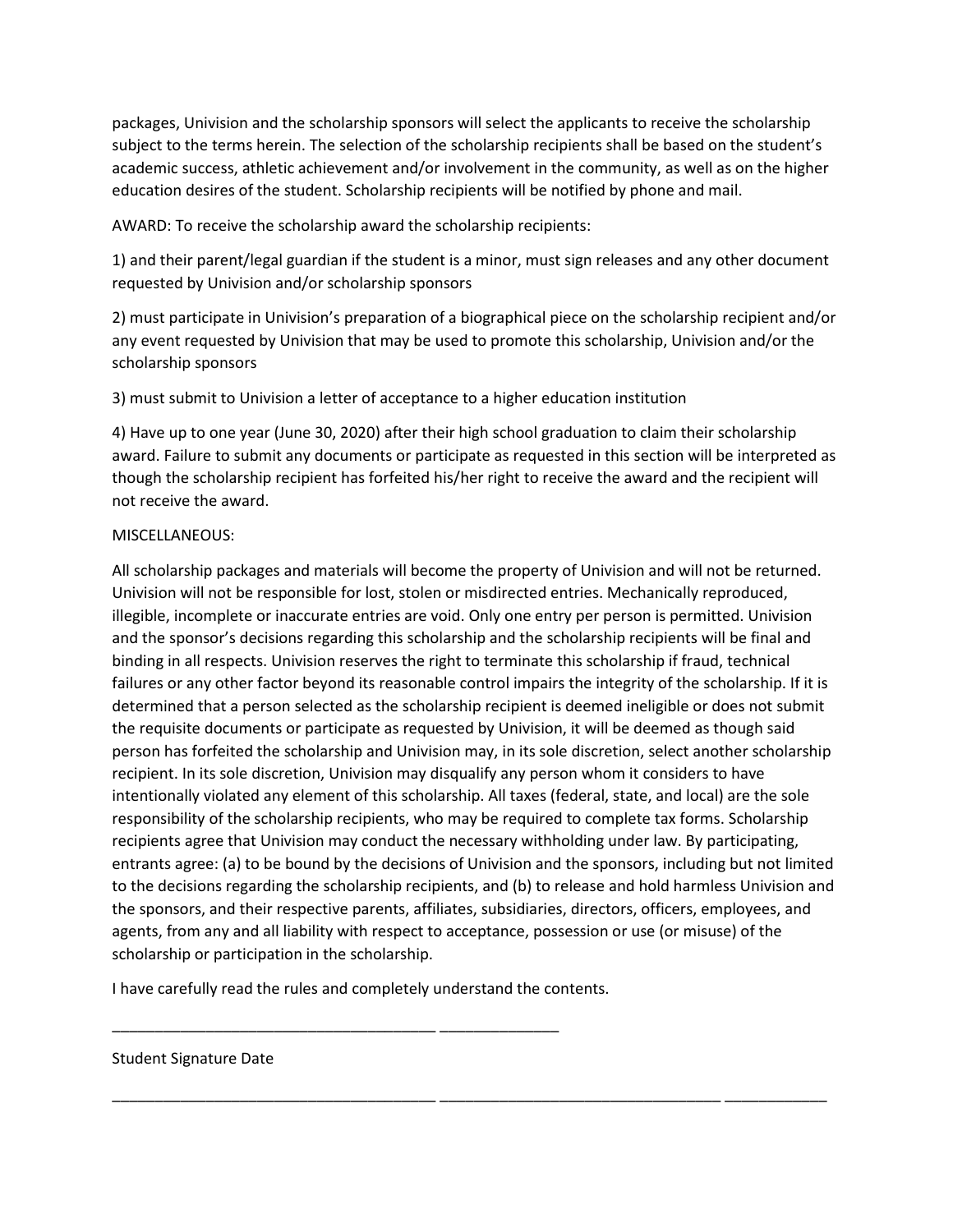# PARENT NAME (IF STUDENT IS A MINOR) PARENT SIGNATURE (IF STUDENT IS A MINOR) DATE.

## REGLAS PARA LA BECA DE UNIVISION 40

## "LIGA DE CAMPEONES"

## BECA 2018-2019

PROPÓSITO: El propósito del fondo de la beca "Liga de Campeones" de Univision 40, es de motivar a estudiantes latinos del estado de Carolina del Norte a continuar su educación.

ELEGIBILIDAD: Esta beca está abierta a estudiantes quienes satisfacen todos los siguientes criterios de elegibilidad:

1) Residen en el estado de Carolina del Norte.

2) Están matriculados en el doceavo grado con créditos suficientes para graduar en la primavera del 2019.

3) Son Bilingües (Español/ Inglés)

4) Tienen un promedio general (GPA) de 3.0 o mayor en la escala de 4.0

5) Son de descendencia Hispana (definido como descendientes de Centro América (excluyendo Belice), Cuba, República Dominicana, México, Puerto Rico, Sur América (excluyendo Guyana, Surinam y Guyana Francesa) u otros países de habla hispana.

6) No son empleado o agentes y ningún miembro de su familia inmediata o en su residencia son empleados o agentes de (a)Univision, (b) auspiciadores participantes o cualquiera de sus matrices o compañías afiliadas; y (e) personas quienes están involucradas en el desarrollo, producción, distribución de materiales o selección de los recipientes de la beca.

COMO APLICAR: El estudiante se puede nominar a sí mismo. Maestros o consejeros también pueden nominar a un estudiante. El paquete de la solicitud debe tener:

1) Una (1) copia oficial del récord académico de la escuela con las notas cumulativas del estudiante

2) Una solicitud completa y legible

3) Una copia de estas reglas firmada por el estudiante y su pariente (en el caso de ser menor de edad)

4) Una (1) fotografía del estudiante

5) Un (1) Ensayo. El ensayo debe ser preparado por el estudiante. El ensayo debe ser escrito a maquina y a doble espacio en una página 8.5 x 11 y debe explicar los objetivos educativos y profesionales del estudiante, sus esfuerzos en la comunidad y/o logros personales que el estudiante ha alcanzado. El estudiante también puede incluir sus metas y/o logros atléticos.

6) Una (1) nominación de parte de un maestro o consejero. La nominación debe ser preparada por un maestro o consejero.

La nominación debe ser escrita a máquina y a doble espacio en una página 8.5 x 11 y debe explicar porque el/ella esta nominando al estudiante.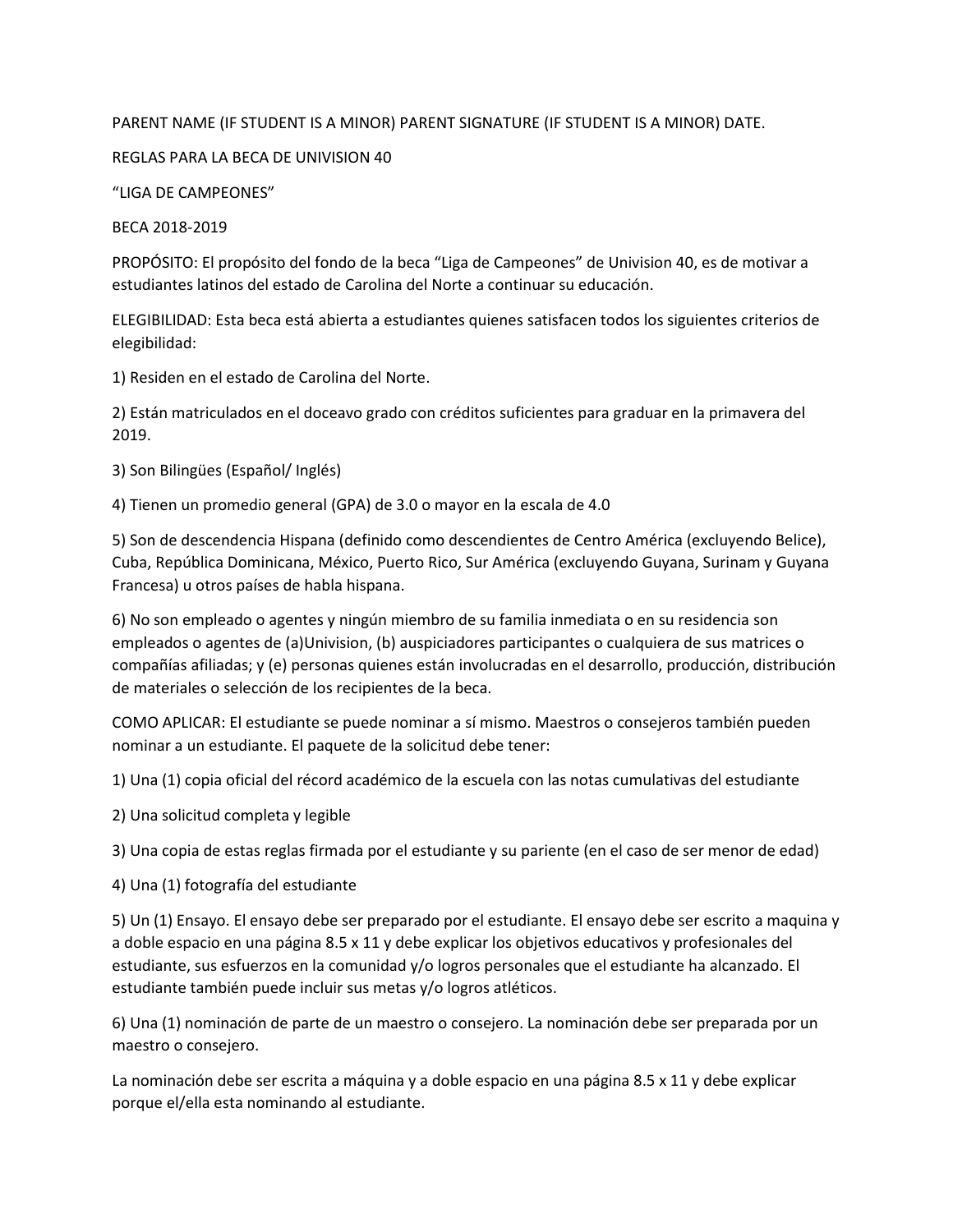FECHA LÍMITE: El paquete de la solicitud debe ser sometido entre el 21 de diciembre del 2018 y el 15 de marzo del 2019. Para ser considerado, el paquete debe ser marcado con sello postal (postmarked) antes del 15 de marzo del 2019 a: WUVC Univision 40- Liga de Campeones Program, 4505 Falls of Neuse Rd. suite 660. Raleigh, NC 27609.

SELECCIÓN: Durante el mes de abril 2019, Univision 40 North Carolina revisará los paquetes de solicitud completos recibidos. Con tal de que Univision 40 North Carolina reciba suficientes paquetes de solicitud elegibles y completos, Univision y los patrocinadores de la beca seleccionarán a los solicitantes para recibir una beca sujeta a los términos descritos. La selección de recipientes de la beca será basada en el éxito académico del estudiante, su participación en la comunidad, y si aplica, su logro atlético, así como en sus deseos de continuar sus estudios. Recipientes de la beca serán notificados por teléfono y por el correo.

Para recibir la beca, los recipientes de la beca:

1) Si es menor de edad, los padres deben firmar liberaciones y cualquier otro documento requerido por Univision y/o patrocinadores de la beca

2) deben participar en la preparación de la biografía del recipiente de la beca y/o cualquier evento requerido por Univision que puede ser usado para promover esta beca, Univision y/o los patrocinadores de la beca

3) debe presentar a Univision una carta que confirme que el estudiante ha sido aceptado a una institución post-secundaria

4) tienen hasta un año (30 de junio, 2020) después de su graduación de la escuela secundaria para recibir su premio. Si el estudiante no presenta alguno de los documentos requeridos, o si no participa tal como requerido en esta sección, se considerará que el recipiente de la beca ha rechazado su derecho de recibir el premio y el estudiante no recibirá el premio.

#### MISCELÁNEO:

Todos los paquetes de solicitud para la beca y los materiales serán la propiedad de Univision y no serán devueltos. Univision no será responsable por la pérdida, robo o desvío de los formatos de participación. Los formatos de participación reproducidos mecánicamente, ilegibles, incompletos o inexactos serán nulos. Solo se permite una solicitud por persona. Las decisiones de Univision y de los patrocinadores con respecto a esta beca y los recipientes de la beca serán finales y obligatorias en todos aspectos. Univision se reserva el derecho de modificar o terminar esta beca si existe fraude, fallas técnicas o cualquier otro factor más allá del control razonable de Univision que dañe la integridad de la beca. Si se determine que una persona elegida como recipiente de la beca no es elegible o si no somete los documentos requeridos o participa tal como requerido por Univision, se considerará como si dicha persona hubiere rechazado la beca y Univision, en su sola discreción podrá seleccionar a un nuevo recipiente. En su sola discreción, Univision podrá descalificar a cualquier persona que se considere haya violado intencionalmente cualquier otro elemento de esta beca. Los impuestos (federales, estatales, y/o locales) serán responsabilidad exclusiva de los recipientes de la beca; por lo que se les podrá requerir llenar formas fiscales. Recipientes de la beca acuerdan que Univision podrá retener una cantidad de la beca ("withholding") si es necesario bajo la ley. Al momento de participar, los participantes están de acuerdo en: (a) estar sujetos a las decisiones de Univision y los patrocinadores, incluyendo sin límite, las